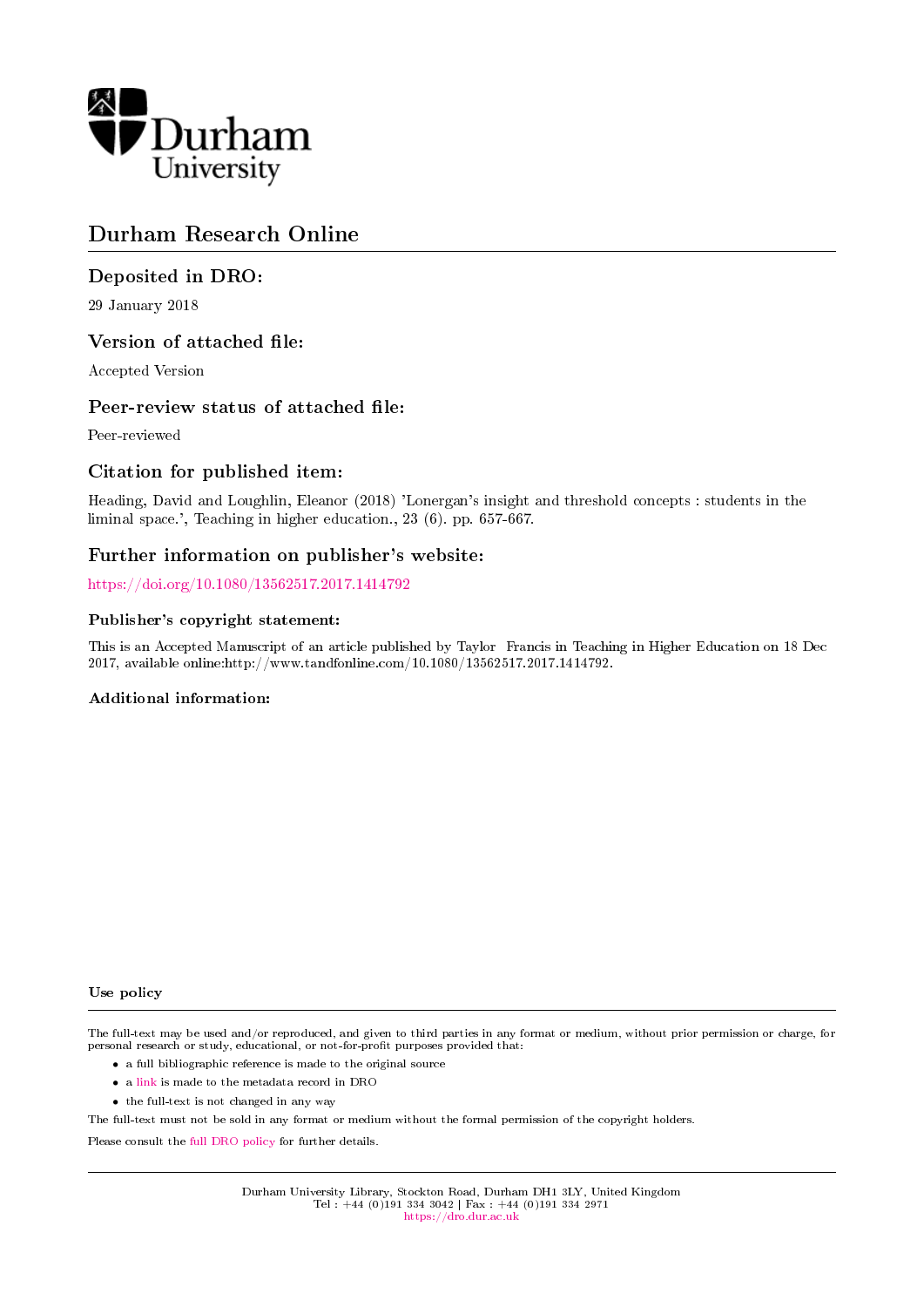# Lonergan's Insight and Threshold Concepts: Students in the Liminal Space

*David Heading & Eleanor Loughlin*

# **Introduction**

In this article we draw on the work of Bernard Lonergan to argue that the theory of a threshold concept can be augmented by his focus on the understanding of understanding [\(Lonergan 1992\)](#page-11-0). Lonergan's emphasis on insight is especially useful in allowing us to think through the individual student's role in learning, an area not fully explored by threshold concepts. To this end, Lonergan's conceptualization of the process of coming to understand enables a deeper understanding of how threshold concepts impact on the individual learner. It is here also that Lonergans's attention to error and bias is of value for informing the threshold concept idea of liminal space and the learner's 'stuckness' before passing through a threshold.

The term 'threshold concepts' was first coined by Meyer and Land (2003) and is used to describe those parts of a curriculum which are key to understanding the subject and which students find hard to grasp. They can thus be used in curriculum design and in evaluation of learning as a measure of a student's understanding of the key ideas in the topic studied.

Lonergan's epistemology offers an understanding of the dynamic process of learning and coming to know. It describes a general process of having experiences, reflecting on them, obtaining an insight into the experience and developing a concept, which is then judged as to its veracity. Obtaining an insight often opens up other questions to the learner, which lead to further insights. This only ends when there are no further relevant questions to be asked.

Whereas threshold concepts are static and largely teacher imposed structures in the learning process, insights are, generally, smaller units of understanding, that enable the learner to progress from what they already know towards greater understanding. Insights can therefore provide a cognitional underpinning for the idea of threshold concepts; a unifying understanding of how students approach thresholds, how they can get stuck in the liminal space around a threshold and how individual paths to and through a threshold can vary.

# **Threshold Concepts**

A threshold concept is, in educational terms, a 'portal' that leads to a previously inaccessible way of thinking about something. A new way of understanding emerges,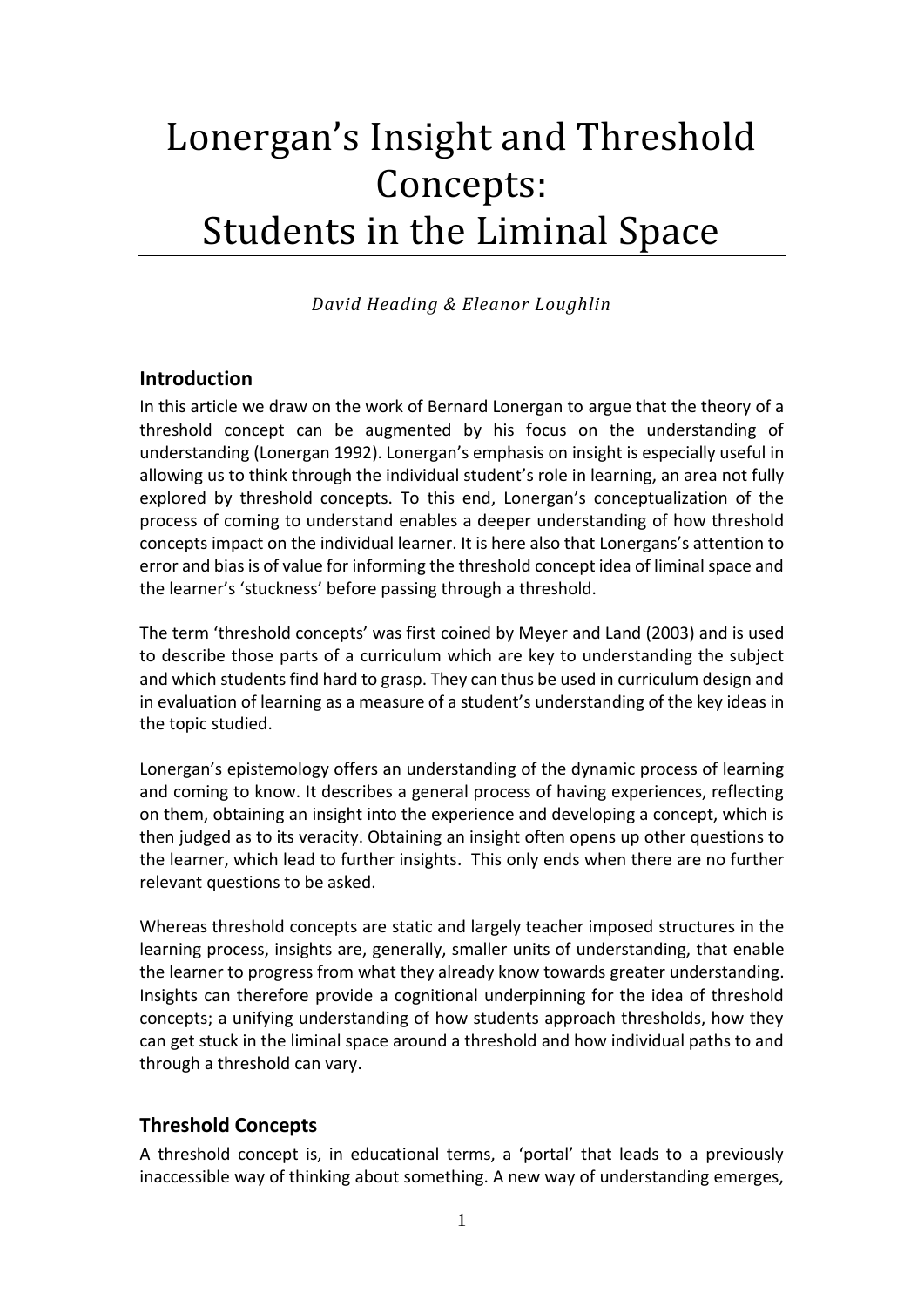a transformed view of subject matter or landscape, or even a new world view [\(Meyer](#page-11-1)  [and Land 2005, 373\)](#page-11-1).

Movement through such portals takes the student through transformative, irreversible and integrative changes. The knowledge gained may be troublesome, and the new conceptual space opened up is itself bounded, and leads to other portals [\(Meyer and Land 2005, 374\)](#page-11-1). Thus, while passage through a portal itself opens up new conceptual space, it also indicates further areas for exploration and learning beyond itself.

The five identified characteristics of threshold concepts [\(Cousin 2006\)](#page-11-2) are that they are transformative, irreversible, integrative, bounded and include 'troublesome knowledge', that which is counter-intuitive, alien or seemingly incoherent. Grasping a threshold concept transforms our understanding and thus changes us as learners. A threshold concept is also unlikely to be forgotten, although it can be modified. It can also help the learner to make connections between apparently disparate phenomena, integrating separate areas of the subject.

Learning is both affective and cognitive, and the assimilation of troublesome knowledge can unsettle and disconcert the learner. Thus, within the idea of a threshold concept is one of a liminal space, where learners may oscillate between old and new understandings. In this space, students often find learning challenging, and may get 'stuck'. Such regions are the places of misunderstandings and confusion, with oscillation between states of knowledge [\(Meyer and Land 2005, 374-6\)](#page-11-1). The liminal process has been equated with traveling through a tunnel, through which it can take time to progress. The learner may be 'in the dark' for some or all of the journey, unaware of their direction of travel and progress [\(Land, Rattray, and Vivian 2014\)](#page-11-3). Not all learners see or reach the light at the end of the tunnel and some may remain in the old understanding, never crossing the threshold and obtaining a deeper understanding of the subject. Others may struggle for a greater or lesser period before passing the threshold and entering into a new and deeper understanding of the subject. Variations between different learners are confined not only to the liminal state but are evident in all stages of the process, namely the sub-liminal (tacit understanding developed in the absence of formal knowledge of the concept), preliminal (initial perceptions about the threshold concept, what it 'looks like'), liminal (including entering, being in, progressing through (or not) the liminal state) and postliminal (from the point of passing through the portal and entering the new conceptual space) [\(Meyer, Land, and Davis 2008, 67-8;](#page-11-4) [Nicola-Richmond et al. 2017, 6-7\)](#page-11-5).

It can be argued that the criteria for determining thresholds are vague. The five properties of transformative, irreversible, integrative, bounded and troublesome are not presented as necessary conditions for a threshold concept. This makes it very hard to determine exactly what constitutes a threshold concept [\(Rowbottom 2007, 263-4;](#page-11-6) [Barradell 2013, 267\)](#page-11-7).

A further issue is that grasping a concept does not give one possession of an ability. I may grasp the concept of playing tennis, but if I have never played the game, I am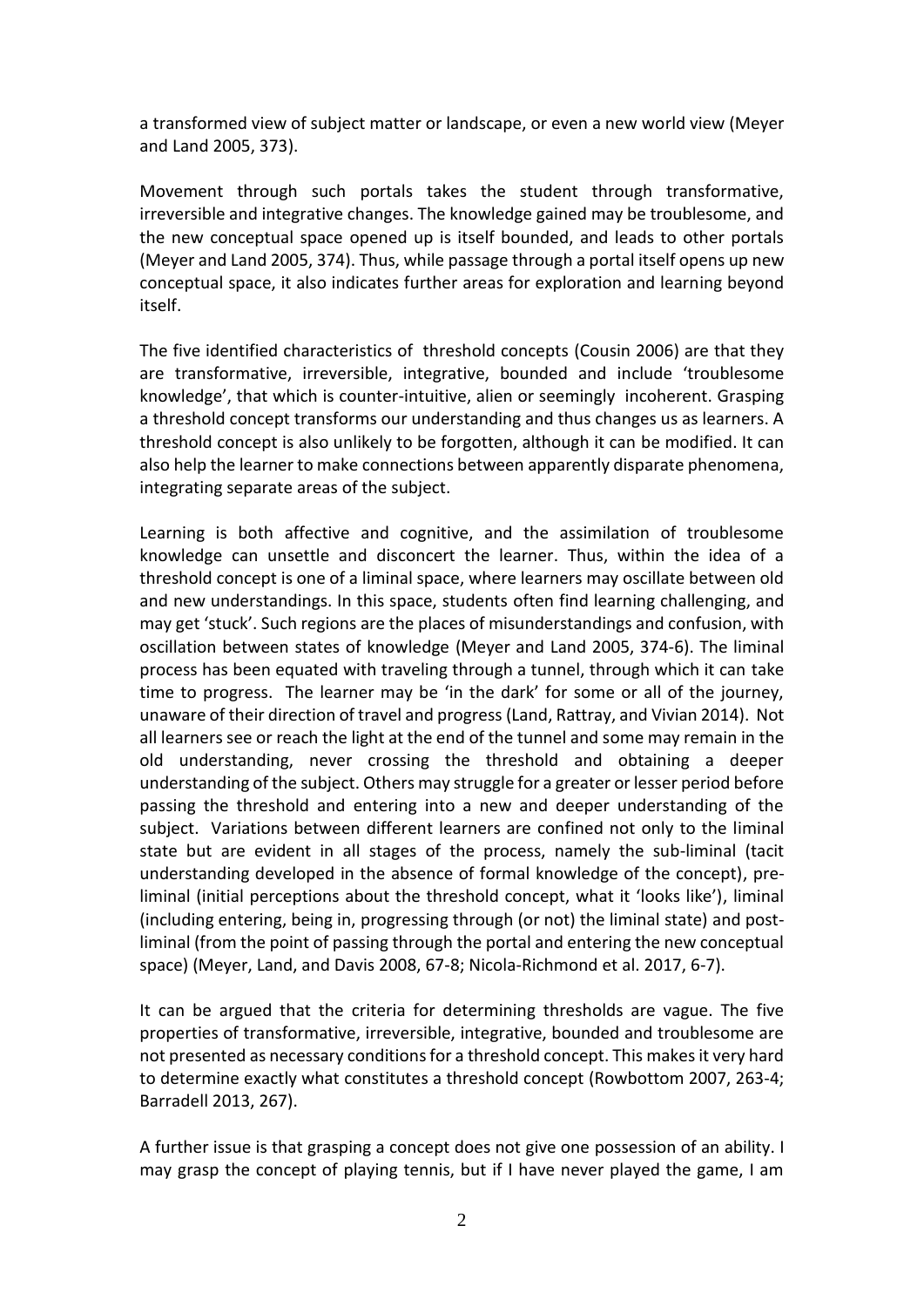unlikely to have much practical ability. Similarly, I may grasp the concept of integration in mathematics, but my ability to integrate is lacking until I have solved problems in integration. Learning requires practice. Furthermore, concepts come in groups. An overarching concept can be made up of other concepts, as playing tennis is made up of atomic concepts such as 'line' and 'ball', as well as other complex concepts such as 'serve' [\(Rowbottom 2007, 266\)](#page-11-6). The idea of playing tennis is, therefore, made up of multiple concepts, both simple and complex, and there is not a single threshold between not being able to play and being able to play the game.

Finally, the idea of a threshold concept as transformative and integrative has been questioned. It can be argued that any concept, once grasped, can be transformative or integrative, but the problem is how to decide which of these are significant. Furthermore, what is transformative for Person A may not be for Person B. For example, a person who has grasped the concept of 'potential wells' is likely to have less trouble with ideas about gravitation than someone without. The threshold is simply in a different place for the two individuals, and is less significant for the first than the second [\(Rowbottom 2007, 267\)](#page-11-6).

There has been much work on identifying threshold concepts in a wide variety of subjects. For example, atomic structure has been identified as a threshold concept, which has a variety of conceptual barriers, such as probability and quantisation, between the student and the teacher's desired outcome [\(Park and Light 2008\)](#page-11-8). In economics, opportunity cost has been identified as a threshold concept for first year university students [\(Shanahan, Foster, and Meyer 2006\)](#page-12-0). Thus, the idea of threshold concepts has taken hold across disciplines. However, it is essential to note that rather than students, it is largely teachers that are responsible for identifying threshold concepts [\(Barradell 2013, 267\)](#page-11-7). Teachers draw on their experience of having been both teachers and students of a subject to identify concepts which students find difficult to grasp [\(Scheja and Pettersson 2010, 224\)](#page-11-9).

Threshold concepts are therefore grounded on explicitly empirical observations. A concept is identified by a teacher as being hard to grasp by many students. Alternatively, a teacher regards a given concept to be of significant importance to the subject, such that a learner's failure to understand the concept would impair the ability of that learner to understand the subject as a whole. While acceptable from an empirical point of view, there is no *a priori* reason why such threshold concepts should be found across many areas of scholarship, nor why they should be found to have the same characteristics across subject areas. There is no obvious empirical reason why, for example, the learning of the concept of irony in English Literature studies should have the same cognitive characteristics as learning about atomic structure. Threshold concepts, therefore, while based in empirical observation and constructed in a wide variety of subjects, require some underpinning in human cognitional theory; otherwise they simply collapse into a series of unrelated subject based observations.

Threshold concepts are, more or less, static goals of the learning process. A teacher can observe, note or simply decide that a given concept is of sufficient import to be described as a threshold concept. As noted, this ignores differences between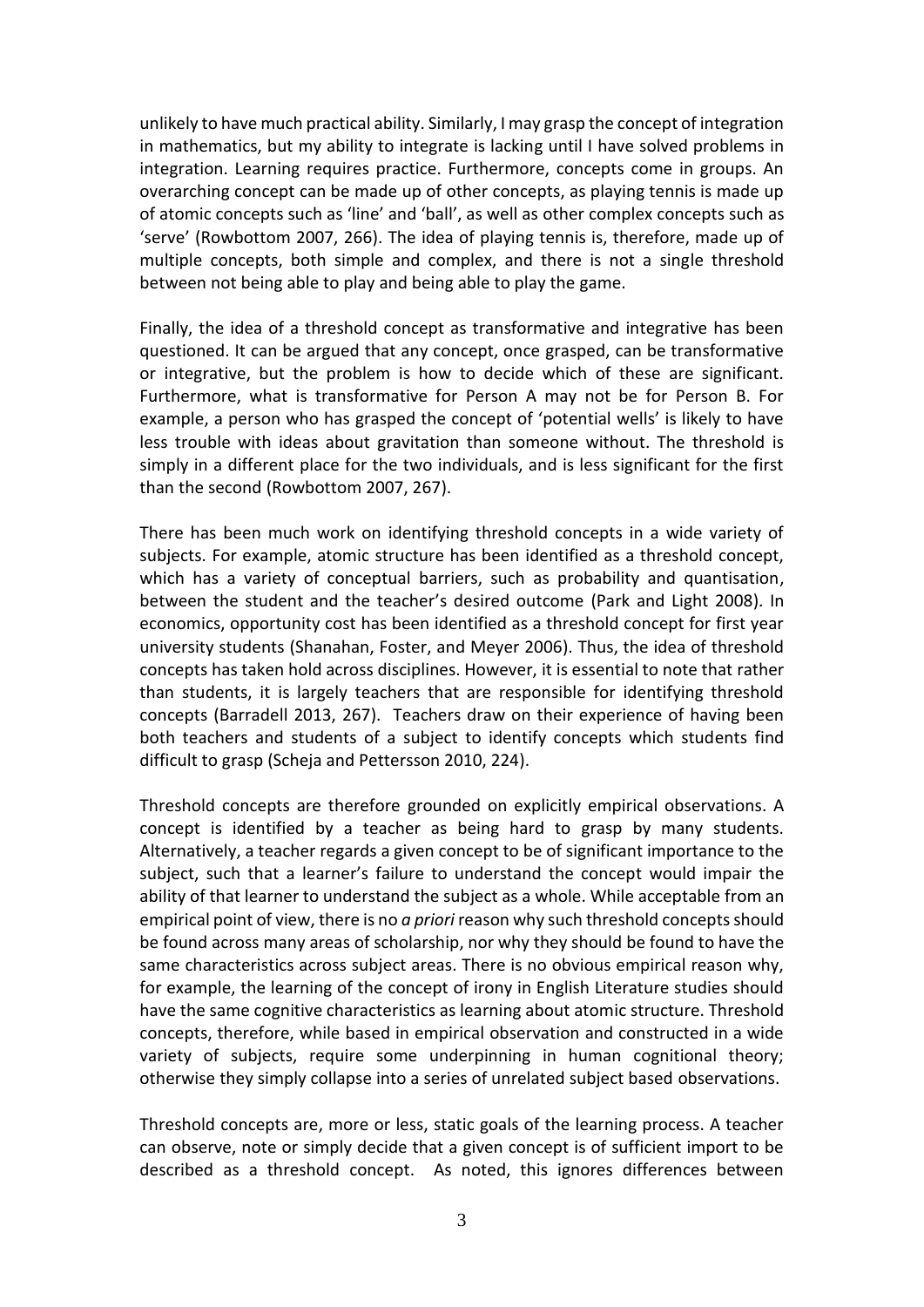individuals, and also takes no account of the dynamics of learning, or coming to know. For example, it has been shown that students set the same learning task may, through focusing on different problems, work towards learning different things [\(Scheja and](#page-11-9)  [Pettersson 2010, 229\)](#page-11-9). With regard to teaching practice, the threshold concept can be seen as a portal through which students pass in order to reach understanding but it ignores the observable fact that there may be many paths to the portal, and that each student trajectory may well be different. As highlighted by Scheja and Pettersson, the ways in which students comprehend learning and knowledge, approach their studies and reach a point of understanding, vary greatly [\(2010,](#page-11-9) 222). Teaching, therefore, is not a simple task of laying out an accepted path to the portal. It may describe a path or paths to the portal, but it cannot ensure that the student passes along it. Other, no less valid paths to understanding may be available, and it is surely the teacher's task to validate the ones which the student has found (assuming that they do lead to valid understanding) or to persuade and encourage students to persevere in trying to understand when understanding is not forthcoming. Threshold concepts, therefore, while useful to teachers, fail to some extent to describe the actual process of learners learning.

In sum, threshold concepts are attractive for teachers because of their potential role in creating and evaluating curricula. However, threshold concepts may, in terms of exploring the process of learning and defining the thresholds, offer limited substance. Threshold concepts as described above are subject knowledge based, defined by the teacher. The identification and definition of portals appears to suggest that passing through the portal is the only way to learn. They take little account of the individual's process of learning something.

# **Insight**

Bernard Lonergan (1904 – 1984) was a Canadian philosopher and systematic theologian. Philosophically, he was interested in epistemology, specifically in how we, as humans, come to understand something. In his main work, *Insight* [\(1992\)](#page-11-0), first published in 1957, he develops a dynamic theory of how we come to understand. That is, he does not view learning as an acquisition of something, as a gain in knowledge *per se*, but as a dynamic process of coming to understand, and, as such, a process which itself can be understood by the human agent.

Lonergan offers a cognitive theory of understanding, and invites his reader to thoroughly understand what it is to understand. Teachers cannot learn for the student, and each student has to grasp the intelligible for themselves [\(Marroum 2004,](#page-11-10)  [520\)](#page-11-10). According to Lonergan *Teaching is principally an encouragement, a help in that development of understanding* [\(Lonergan 1990, 205\)](#page-11-11).

Assuming that Lonergan's understanding of understanding is correct, we can define the steps of learning or coming to know. Broadly speaking, we have an experience, ask a question about that experience's meaning, obtain a cognitive insight into the meaning, broaden that specific meaning out into a concept, consider whether that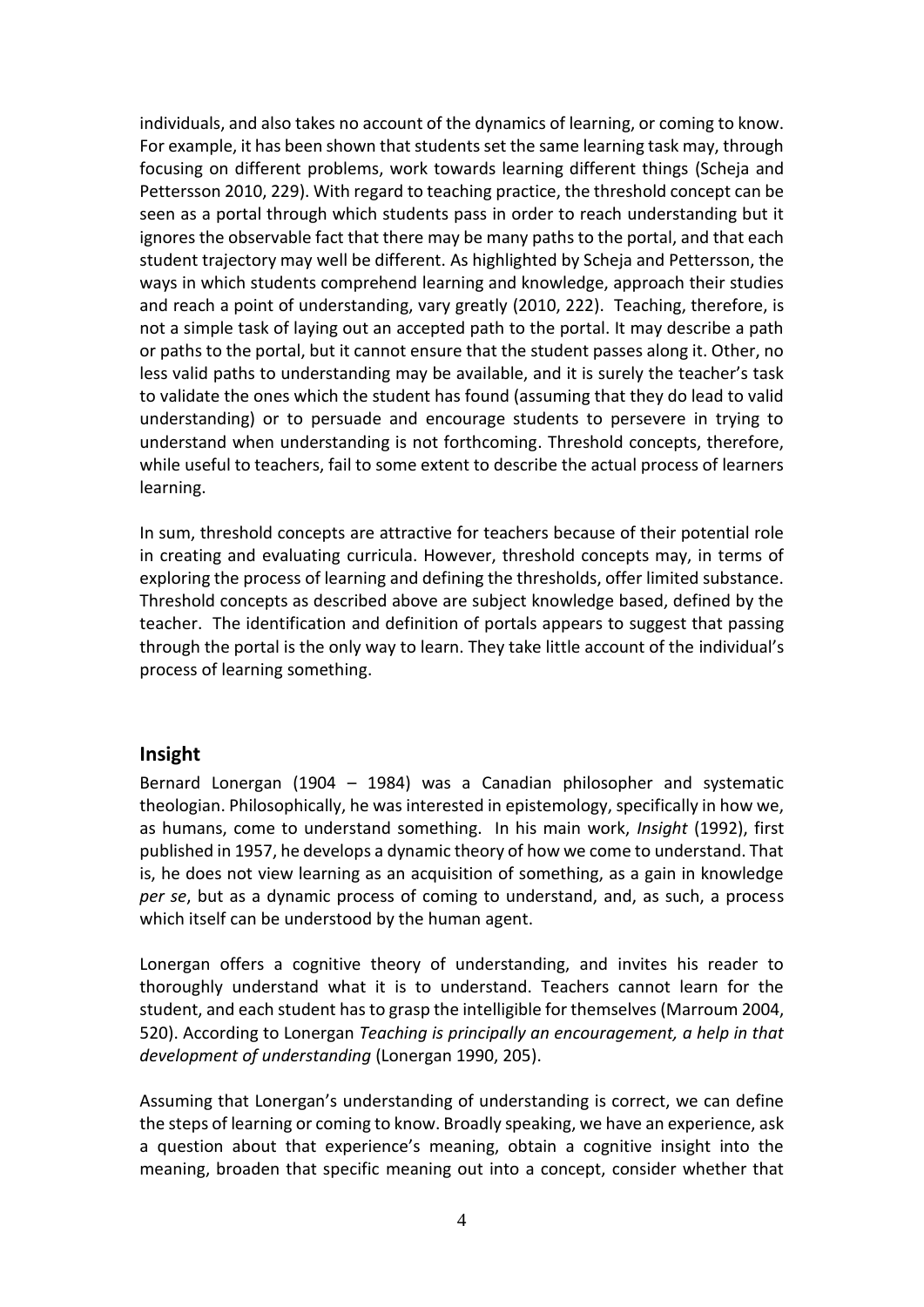concept is correct or not, and then judge whether it is so ([Figure 1](#page-5-0)). We can then take action depending on our experience-insight-judgment complex.



**Figure 1: Process of Understanding**

<span id="page-5-0"></span>The first step, that of experience, is a given in that we all have sense experiences, at least while we are conscious. We then focus on those sense experiences that seem to us interesting or important. Thus, in a learning situation, the student is likely to focus on the experiences presented by the teacher and exclude distractions. Secondly, these experiences upon which we, as learners, focus, draw us into asking questions as to what the experience means. Assuming that the experience was intelligible, questions of meaning will arise as a result of a desire to know.

Once the question has been asked, it is in our mind and we may attempt to answer it and thus gain insight. This process may take several forms, such as conducting experiments, reading other works and puzzling over the question raised. Gaining insight can be hard work [\(Crowe 2001\)](#page-11-12). The point at which the insight is gained, the point at which we might say the 'penny drops' or the 'clouds part', we understand how this comes to be the case in this context, this set of circumstances. The prime example that Lonergan uses is that of Archimedes, crying 'Eureka!' as he leapt from his bath having obtained an insight into the problem of specific gravity.

The next stage, which automatically presents itself, is that of concept formation. When we try to articulate the insight, we go beyond it, and create a general case, a concept, along the lines of 'in these circumstances, this happens'. The formulation of the concept involves a stripping away of extraneous data from the experience. This leaves us with the important items for the particular learning. Thus, in considering a circle, its colour is not important, while the constant distance of the line from a central point is. There is therefore a distinction between the contents of the concept and the contents of the insight. The concept is an abstraction of the important data from the insight. A concept is, in effect, a definition of something [\(Lonergan 1990, 43\)](#page-11-11).

Having obtained the concept we begin to reflect on it asking the question 'is it so?' This is a matter of judgment, of making a personal commitment to the fact that it is, or is not, so. This is also rational, a matter of weighing the evidence to hand [\(Lonergan](#page-11-11)  [1990, 125\)](#page-11-11). The level of commitment can vary, from 'it is so' to 'it is probably so', or, 'it is not so', and also depends on past judgments. Our personal knowledge is mediated by the context of all judgments we have made, which can clarify, modify or affirm our present judgment.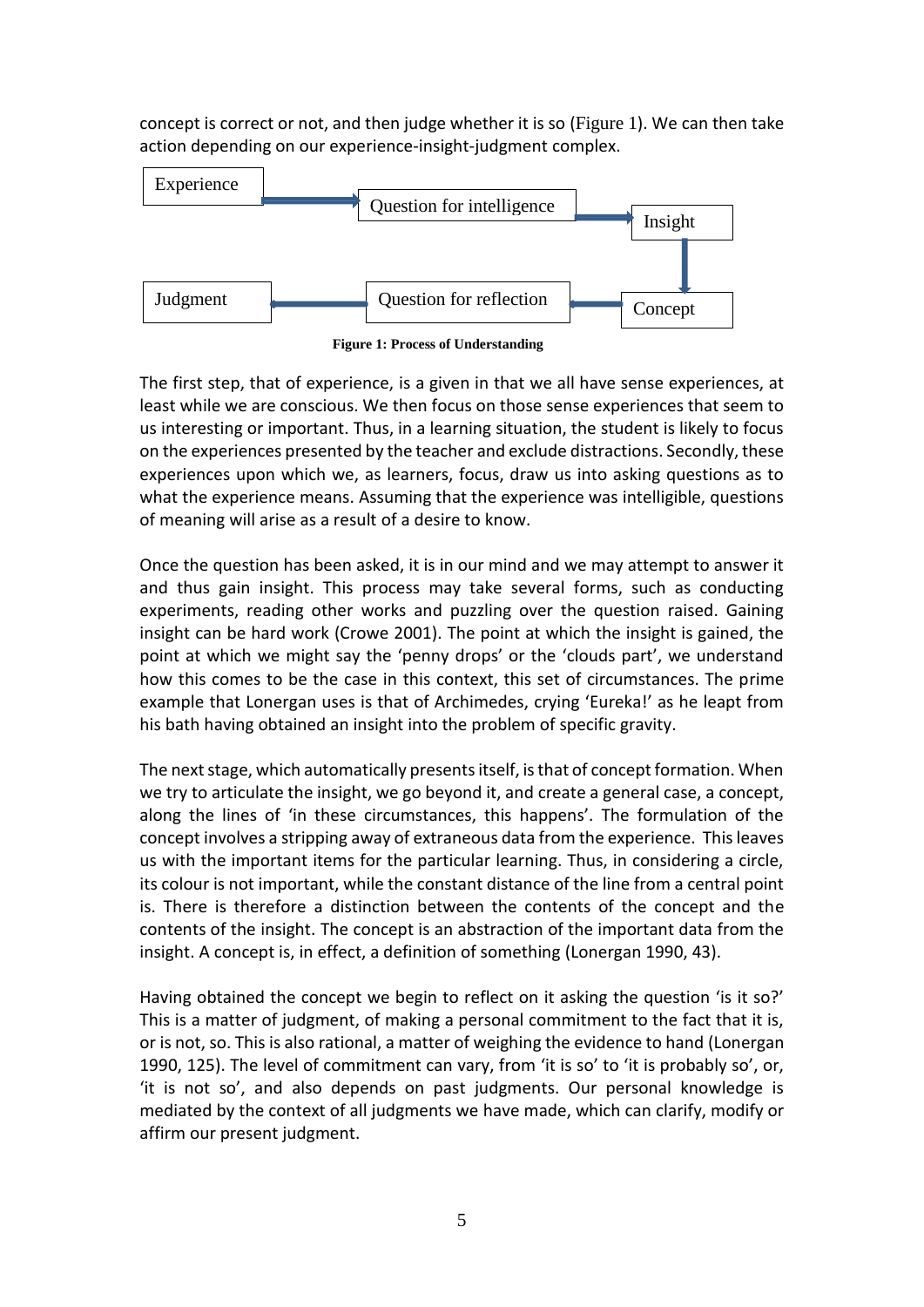In its simplest form, a judgment is what Lonergan calls a 'virtually unconditioned'. The conditional 'If A then B' has its antecedent affirmed, as we judge A to be the case. Thus we obtain the virtually unconditioned 'If A then B'; if there is an A, there has to be a B [\(Lonergan 1992, 305-6\)](#page-11-0). Note, however, that this is not a formally unconditioned judgment. It is subject to modification. More information, more insights can accumulate to undermine the virtually unconditioned and persuade us to modify our judgment.

Once obtained, the insight, generalised by the concept related to it and confirmed by reflection and judgment, becomes part of our knowledge, and thus part of the context of all judgments we have made; the personal judgmental context in which all future experiences are examined. The process of gaining an insight as outlined by Lonergan is thus highly personal, to the point that even if two people have the same initial experience, their focus, questions, insights, concepts and judgments are formed in their individual contexts and their insights will not be exactly the same.

Insights are interconnected and can occur in clusters. One judgment may lead to another experience, which itself culminates in a judgment, and so on. In fact, all our experiences may be described as consisting of insight bundles, with experiences, understandings and judgments happening faster than we may be aware of. Of course, there are other instances when we are puzzled by something and have to work it out, in some cases bit by bit, gaining insights into the parts until we have mastered the whole.

Insights can also be inverse, in the sense that we can become aware that there is nothing further to be learnt in a given situation. Inverse insights are not incorrect insights which may be corrected later; they are insights which, in providing limits, often simplify and aid the understanding. For example, in Aristotelian physics, there were difficulties in explaining how constant velocity was maintained. Newton's first law of motion is such that constant velocity is no longer a problem; all the issues now arise from changes in velocity, understood as forces acting and accelerations. Newton's first law thus indicates that there is nothing further to be learnt from a consideration of constant velocities, and thus counts as an inverse insight into mechanics [\(Lonergan 1990, 56-7\)](#page-11-11).

Insights can also be wrong. In such cases, the judgment question, 'is it so?' has been answered incorrectly. It might be as simple as answering 'it is so' to something that is not, or giving conditional acceptance to something that is, in fact, the case. However, within the dynamic understanding of the obtaining and judging of insights, these errors are usually quickly detected and corrected. It is here that the dynamic structure of knowing comes to the fore. An error is correctable, through further experience, insight, concept creation and judgment. Of course, skillful teaching can minimise the quantity of errors introduced and, thus, speed up the process of learning.

Deeper errors can also be made, however. These errors may arise through an unconscious process, perhaps of bias or repression which can cause us to reject otherwise valid insights, or they can be rationalised away. Attempts to ignore or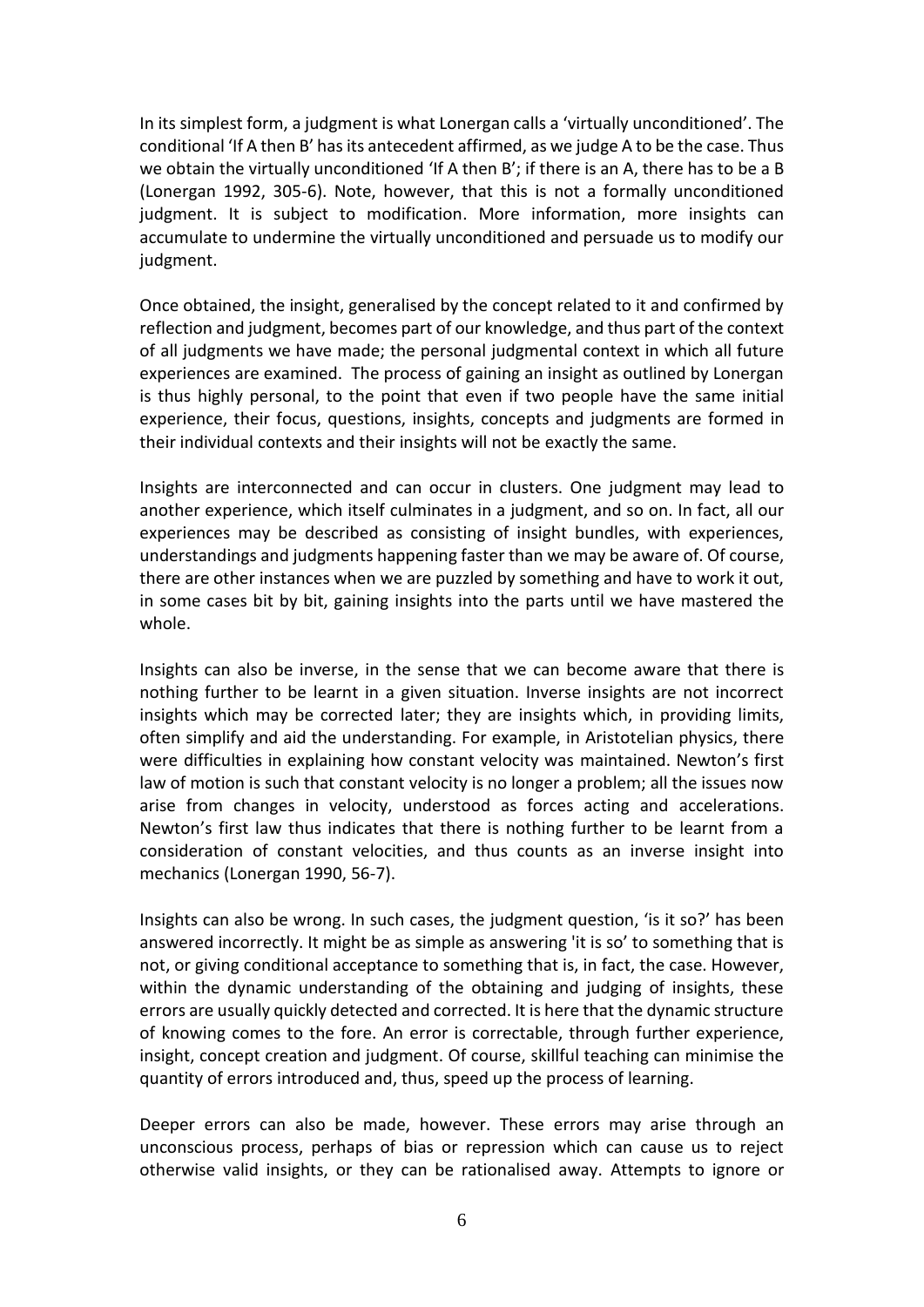marginalise errors and biases can, however, cause crises in the mind and cause the learner to shift to and from sounder viewpoints and to oscillate between what appears to be nonsense and what appears to be truth. For example, a student may understand the Bohr 'planetary' model of the atom. They may then be introduced to the full quantum mechanical model of the atom, but find that this is more complex and less intuitive than the old knowledge they had prior to the learning experience. Working on this new model, then, can cause the student to oscillate between the old, less accurate understanding and the new. The bias towards the old, understood model causes the shift to and from the new understanding [\(Marroum 2004, 534\)](#page-11-10).

Rather than causing a single point of failure in understanding, such biases have multiple effects. Excluding an insight excludes also the questions that could have followed, and also generates misunderstanding in ourselves and, possibly, in others. For example, a bias in a teacher can have profound impact on the learners they teach. Bias in learners can lead to them becoming isolated and unable to understand the tested insights of others and to accept criticism of their own (flawed) insights [\(Lonergan 1992, 214-5\)](#page-11-0). This may result in the learner becoming withdrawn into a world which is as they would like it to be, not as it is.

Lonergan distinguishes between common sense and theory based insight and knowledge. Common sense knowledge is grounded in the concrete situation; and is not applied separately from the real world situation in which it is acquired. The observer relates the world to his or her-self. In contrast, theory is abstract and concerned with how things relate to each other. The observer is less present and observations are more theory laden [\(Marroum 2004, 533-4\)](#page-11-10).

The move from common sense to theoretical knowledge is one which can be difficult for a learner. We are used to relating objects to ourselves, for example catching a ball, rather than analysing the direction and momentum of an object in the air. We start from the common sense level, and moving to the theoretical is hard work. Old knowledge is more comfortable than new. The Bohr planetary model of the atom is preferred to more accurate, but less intelligible, descriptions [\(Marroum 2004, 534\)](#page-11-10). Theory is often counter-intuitive and, when education is constructivist, often older models are preferred to the newer as being easier and more intuitive.

# **Insight & Threshold Concepts**

Insight, and the model of cognitive development it proposes, allows us to view the learning process as a dynamic, personal one, and it is here proposed that this can serve to elucidate some of the static and hard to define aspects of threshold concepts, as well as serving to prompt revaluation of the teacher's role.

The theory of threshold concepts is useful for teachers as it enables them to identify those areas where the obtaining of insights by students is the most difficult, or those areas where the insights are densest and the need for insights as an on-going process is highest. This makes identifying threshold concepts very useful in curriculum design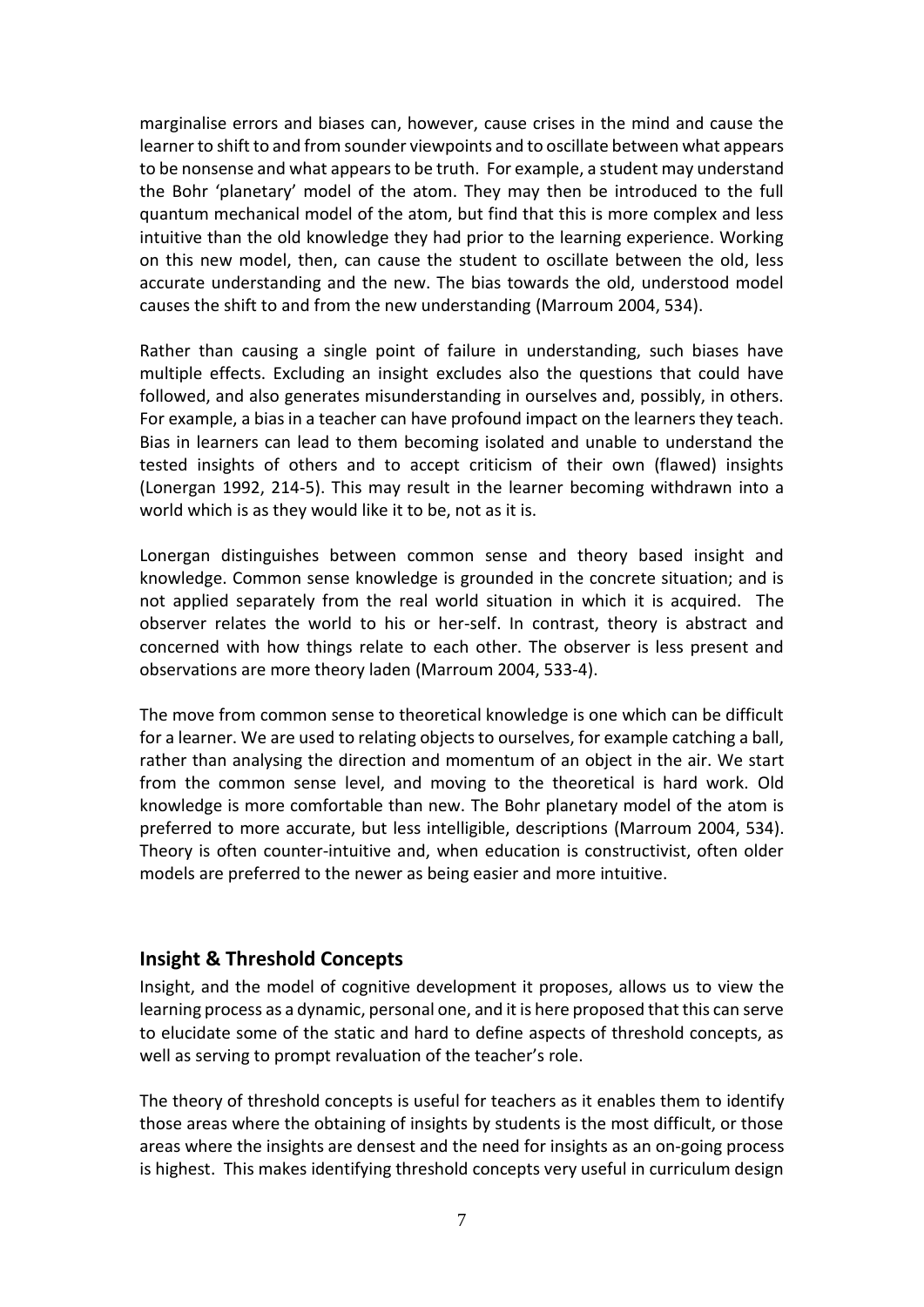and defining learning outcomes [\(Land et al. 2005\)](#page-11-13). However, both the definition of threshold concepts and the process by which they are found in real teaching situations, is unclear [\(Barradell 2013, 267\)](#page-11-7). The teacher might draw on their own experience but given the time that may have passed since they crossed through the portal and the challenge of recalling a process that as a learner they had no need to remember, the memory may be limited [\(Land, Rattray, and Vivian 2014\)](#page-11-3). This can be supplemented by the teacher's knowledge of the process by which the majority of learners move towards understanding to identify threshold concepts but in so doing fails to take account of the fact that individual intellectual processes vary, in that one person's perception of a subject, or area of troublesome knowledge, is not necessarily another's.

This can be addressed by moving the focus from a position of identifying a single moment of understanding (the crossing of a threshold), to, instead, recognising the potential for multiple and varied insights. For the learner, the passage of a teacherdefined threshold concept is comprised of very much smaller units of insights, which may join together to provide a larger one which can be described as a threshold concept. In this model, the role of the teacher becomes less directive and more supportive, in that they provide the circumstances in which the student reaches the point of having an insight or insights. In other words, each insight that occurs for a learner can be regarded as a step towards the overall concept as defined by the teacher.

Even though teaching should be aimed at encouraging the learner to move into the area of the threshold concept, the teacher cannot make the learner proceed along their preferred path. The learner, depending on their own previous experience and cognitive processes, finds their own path to the concept. Lonergan's understanding of human cognitive process explicates this by adding the learner's previous experience to the threshold concept. Hence, as no two learners will have similar insight bundles to compare a new experience with, their path to the threshold concept will not be the same. As Rowbottom (2007) noted, different people proceed by different paths to the transformation of learning.

The teacher can provide the experiences and questions for understanding, but the student has their own insights [\(Daly 1991\)](#page-11-14). Similarly, post insight, the teacher and student can collaborate on defining the concept and the questions for reflection, but only the student can articulate their own concepts and make their own judgments. The threshold concept is one held by the teacher. A learner, approaching the threshold concept, may not be aware of their attempts to get to it, their liminal difficulties and ultimate success in passing it. In turn, the series of insights that a learner may obtain in approaching it and passing through are not accessible to the teacher, and the threshold concept is not that upon which the learner focusses. Rather, the learner focusses on the sequence of experiences, insights, concepts and judgments that the learning situation provides.

In threshold concepts, the 'liminal space' is seen as a wilderness experience, as a student attempts to determine a route through the portal. Through Lonergan's work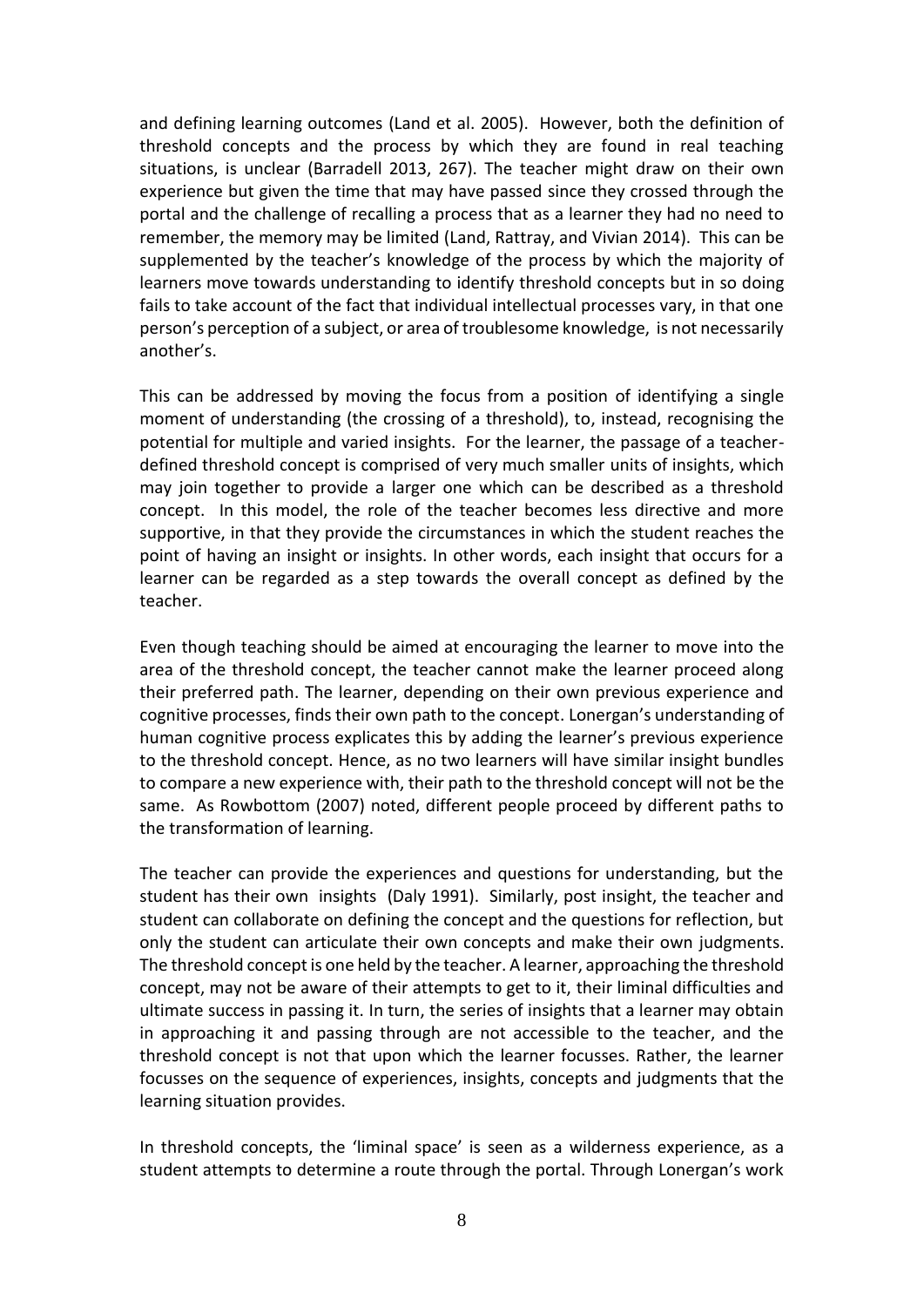we can gain a fuller understanding of the process in which the learner is engaged in the liminal space. In contrast to the theory of threshold concepts which proposes a single, discrete moment of understanding, a single concept to be grasped, insight suggests that there are many steps to achieving knowing, and that insights join together in a continuing chain of 'coming to know', which we may call learning. The liminal space can therefore be equated with the period when the student is obtaining insights, most of which are discarded, and a few of which enable them, incrementally, to approach the threshold of understanding. Each accepted insight is a step along the way of grasping a whole concept. This process may, indeed, be extended and troublesome, but passage through a threshold portal should not be seen as a single process, but one consisting of smaller steps. Just as Archimedes, doubtless, knew all there was to know in the Greek world about specific gravity when he came to his bath interrupting conclusion, the passage of a threshold concept is contextualised in the process of learning a subject, and thus, of all the smaller insights that the learner has obtained.

The experience of getting 'stuck' in the liminal space, prior to crossing the threshold, if viewed in conjunction with Lonergan's dynamic concept of learning, can be interpreted as a reluctance or inability of the learner to move from common sense or old knowledge to theoretical or new knowledge. As each insight is judged in the context of the bundles of insights the learner has experienced and judged up to that point, a radically new idea or concept can be rejected or treated with great caution, rather than being simply accepted. The oscillation of the learner between new and old understanding identified in threshold concept theory can therefore be equated with Lonergan's account of the process of moving from common sense understanding, or at least the familiar and understood one, to the theoretical one (or the new theory).

Lonergan also provides a view of how errors may arise, by simple mistakes or more complex bias, and how these problems can be addressed. Simple errors of judgment are addressed by supplying the material for more insights; ultimately the process will be self-correcting and the learner will obtain the understanding they seek, if they persevere. Biases are more difficult to tackle, but it is possible given that we are made uncomfortable in the process of dismissing a perfectly good insight because it does not agree with our biases. Attending to this sense of discomfort can lead the learner towards a correction (or at least, the beginnings of a correction) of their bias.

In terms of meeting some of the criticisms that have been levelled at threshold concepts [\(Rowbottom 2007\)](#page-11-6), the application of Lonergan's insight theory for understanding dynamic cognitive processes supplies some of the missing underpinnings. The most significant of these is that insight supplies a unifying understanding of exactly what a threshold concept is, in that it can be described as an insight or series of insights which a learner has on the way to grasping a major concept in a given subject. The content of the concept is not, here, important, as insight provides a general cognitive understanding thereof. Thus we can see that disparate threshold concepts might all be related by a similar learning pattern. Hence, even though the details of coming to know might be different for different learners and for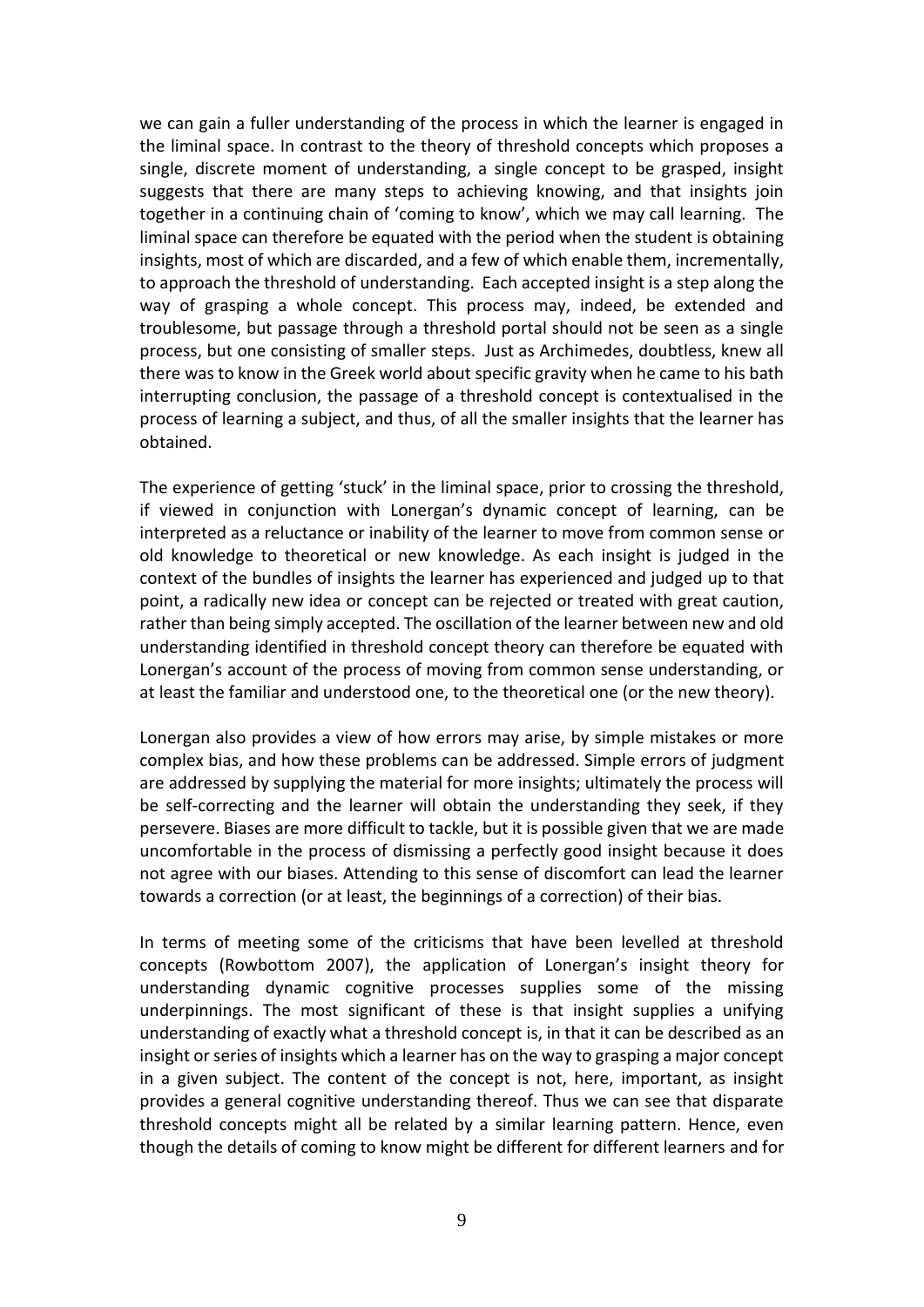different disciplines, the underlying pattern is such that it provides a cohesive threshold concept framework.

# **Conclusion**

Threshold concepts in teaching can be refined and refocused on the learner by the addition of the ideas of insight derived from the epistemological dynamic cognitive analysis of Bernard Lonergan. Lonergan's work provides a cognitive underpinning for the otherwise widely diverse threshold concepts that have been defined in disparate subject areas. Further, the threshold concept themes of liminality and stuckness can be analysed in more detail by applying Lonergan's method and understanding of errors and biases to the approach of a learner to a threshold concept.

The application of Lonergan's method is not intended to replace the idea of threshold concepts, but provide an understanding of how learners learn and come to understand. This view is complementary to the threshold concept approach, which can be regarded as 'top down' or teacher led. Lonergan's account provides more detail about how learners with different backgrounds can approach a given topic or threshold concept in a subject from different places and, thus, why one might struggle to pass the threshold while another might barely notice it.

While Lonergan's cognitive theory refocuses the process of learning on the learner, the teacher is not devalued or ignored. Lonergan starts with experience, the experience of the learner which is the basic material for reflection and insight. This experience has to come from somewhere, and that material is shaped and directed by the teacher. Thus, threshold concepts are useful for curriculum and course design. A subject expert can design a course having identified, from their own experience and insight complexes, those ideas which form a particular subject or module threshold concept set. The more top down process of threshold concept definition thus complements the learner-focused insight cognitive process.

The responsibility of the teacher, therefore, is to understand the cognitive location of their learners and hone their teaching material to the insight complexes which previous experience has provided their students. While this will, of course, vary greatly, often the teacher will be aware of the locations from which their students are, mostly, starting from. The responsibility of the teacher is thus to provide routes from the learner's initial locations to pass through the teacher defined threshold concepts.

In conclusion, the dynamic cognitive understanding of understanding proposed by Lonergan can be used to underpin the idea of threshold concepts in education. Lonergan's insight process provides an understanding of how threshold concepts can be identified across differing subjects, and also reintroduces the individual learner to the activity of thinking about learning. Insight therefore complements and deepens the idea of threshold concepts and we suggest that it is helpful to consider them together.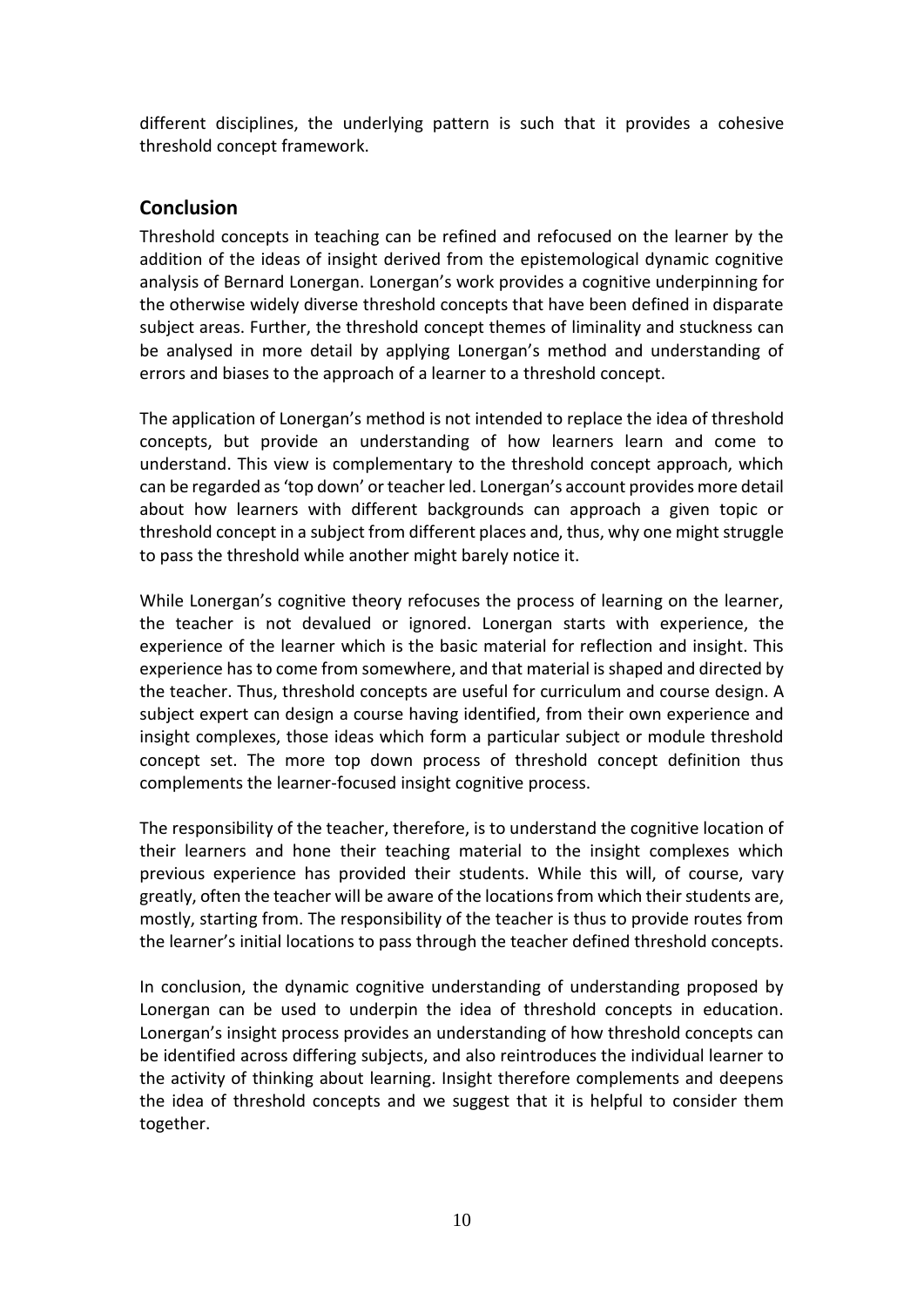## **References**

- <span id="page-11-7"></span>Barradell, S. 2013. "The identification of threshold concepts: a review of theoretical complexities and methodological challenges." *Higher Education* 65 (2):265- 76. doi: 10.1007/s10734-012-9542-3.
- <span id="page-11-2"></span>Cousin, G. 2006. "An Introduction to Threshold Concepts." *Planet* 17:4 - 5.
- <span id="page-11-12"></span>Crowe, F. E. 2001. ""Stare at a Triangle . . . " : A Note on How to Get an Insight and How Not To." *Method: Journal of Lonergan Studies* 19 (2):173-80.
- <span id="page-11-14"></span>Daly, T. V. 1991. "Learning from Lonergan at Eleven." *Method: Journal of Lonergan Studies* 9 (1):44 - 62.
- <span id="page-11-13"></span>Land, R., G. Cousin, J. H. F. Meyer, and P. Davies. 2005. "Threshold concepts and troublesome knowledge (3): implications for course design and evaluation." In *Improving Student Learning–equality and diversity*, edited by C. Rust, 53-64. Oxford: Oxford Centre for Staff and Learning Development.
- <span id="page-11-3"></span>Land, R., J. Rattray, and P. Vivian. 2014. "Learning in the liminal space: a semiotic approach to threshold concepts." *Higher Education* 67 (2):199-217. doi: 10.1007/s10734-013-9705-x.
- <span id="page-11-11"></span><span id="page-11-0"></span>Lonergan, B. J. F. 1990. *Understanding and being: an introduction and companion to Insight: the Halifax lectures*. Toronto: University of Toronto Press. ———. 1992. *Insight: A Study of Human Understanding*. 5th rev. ed. Toronto:
	- University of Toronto Press.
- <span id="page-11-10"></span>Marroum, R.-M. 2004. "The Role of Insight in Science Education: An Introduction to the Cognitional Theory of Bernard Lonergan." *Science & Education* 13 (6):519-40. doi: 10.1023/b:sced.0000042840.44743.09.
- Meyer, J. H. F., and R. Land. 2003. "Threshold concepts and troublesome knowledge: linkages to ways of thinking and practising within the disciplines." In *Improving Student Learning - Ten Years On*, edited by C. Rust. Oxford: OCSLD.
- <span id="page-11-1"></span>Meyer, J. H. F., and R. Land. 2005. "Threshold Concepts and Troublesome Knowledge (2): Epistemological Considerations and a Conceptual Framework for Teaching and Learning." *Higher Education* 49 (3):373-88.
- <span id="page-11-4"></span>Meyer, J. H. F., R. Land, and P. Davis. 2008. "Threahold Concepts and Troublesome Knowledge (4): Issues of Variation and Variability." In *Threshold Concepts Within the Disciplines*, edited by R. Land, J.H.F. Meyer and J. Smith. Rotterdam: Sense.
- <span id="page-11-5"></span>Nicola-Richmond, K., G. Pépin, H. Larkin, and C. Taylor. 2017. "Threshold concepts in higher education: a synthesis of the literature relating to measurement of threshold crossing." *Higher Education Research & Development*:1-14. doi: 10.1080/07294360.2017.1339181.
- <span id="page-11-8"></span>Park, E. J., and G. Light. 2008. "Identifying Atomic Structure as a Threshold Concept: Student mental models and troublesomeness." *International Journal of Science Education* 31 (2):233-58. doi: 10.1080/09500690701675880.
- <span id="page-11-6"></span>Rowbottom, D. P. 2007. "Demystifying Threshold Concepts." *Journal of Philosophy of Education* 41 (2):263-70. doi: 10.1111/j.1467-9752.2007.00554.x.
- <span id="page-11-9"></span>Scheja, M., and K. Pettersson. 2010. "Transformation and contextualisation: conceptualising students' conceptual understandings of threshold concepts in calculus." *Higher Education* 59 (2):221-41. doi: 10.1007/s10734-009-9244-7.